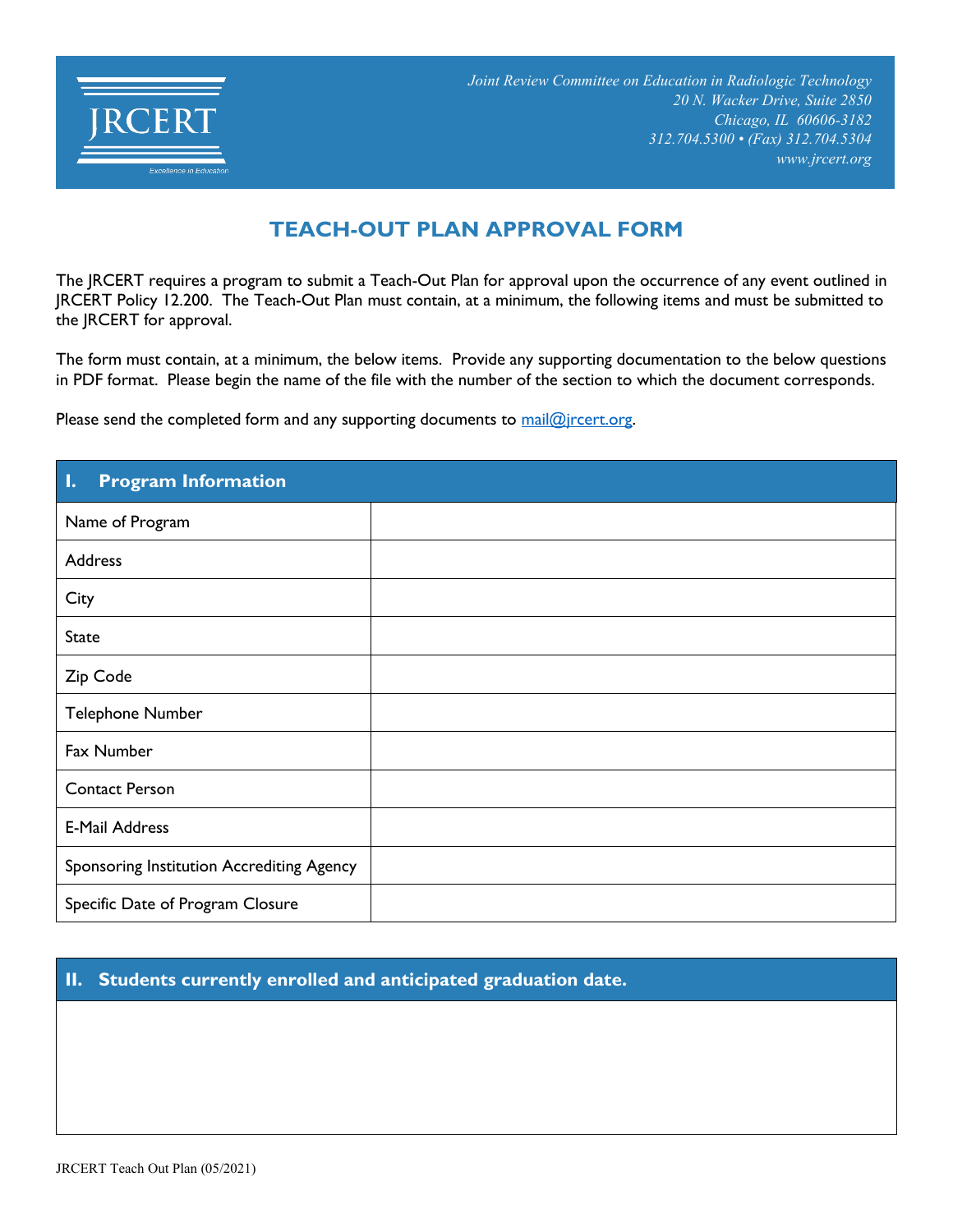| III. Provide the status of current refunds due and account balances. |  |  |  |
|----------------------------------------------------------------------|--|--|--|
|                                                                      |  |  |  |

| IV. Provide assurance that all student records, including educational financial aid records, are |
|--------------------------------------------------------------------------------------------------|
| maintained in an accessible location and are in accordance with applicable legal requirements in |
| the event the program closes.                                                                    |

#### **V. Describe the manner and provide timelines in which the program would notify students in the event of program closure.**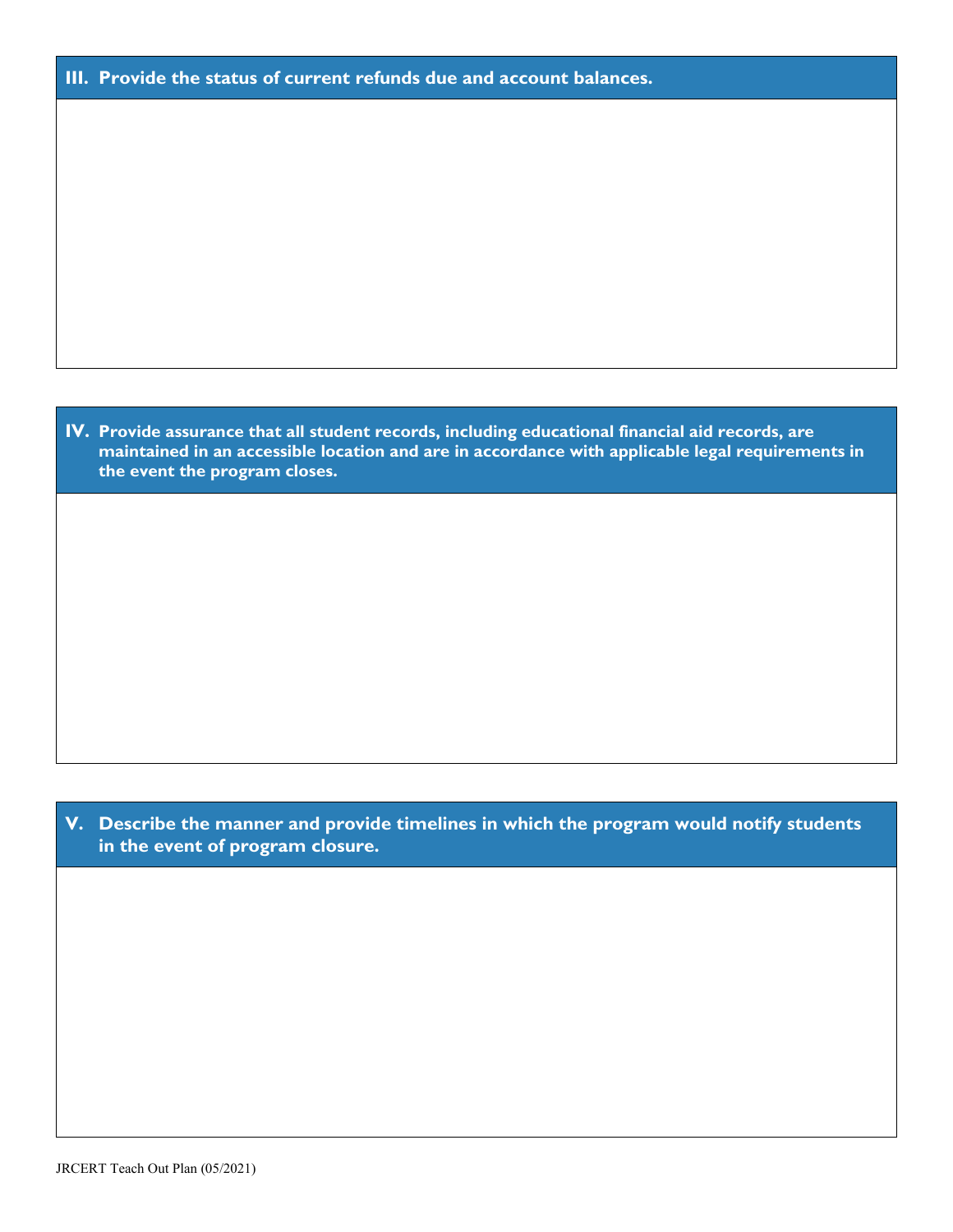### **VI. Describe the delivery of the educational program to students.**

**VII. Describe specific additional charges to students, if any, and the program's plan for providing advance notification to students of any additional charges.**

**VIII. Describe specific additional charges to students, if any, and the program's plan for providing advance notification to students of any additional charges.**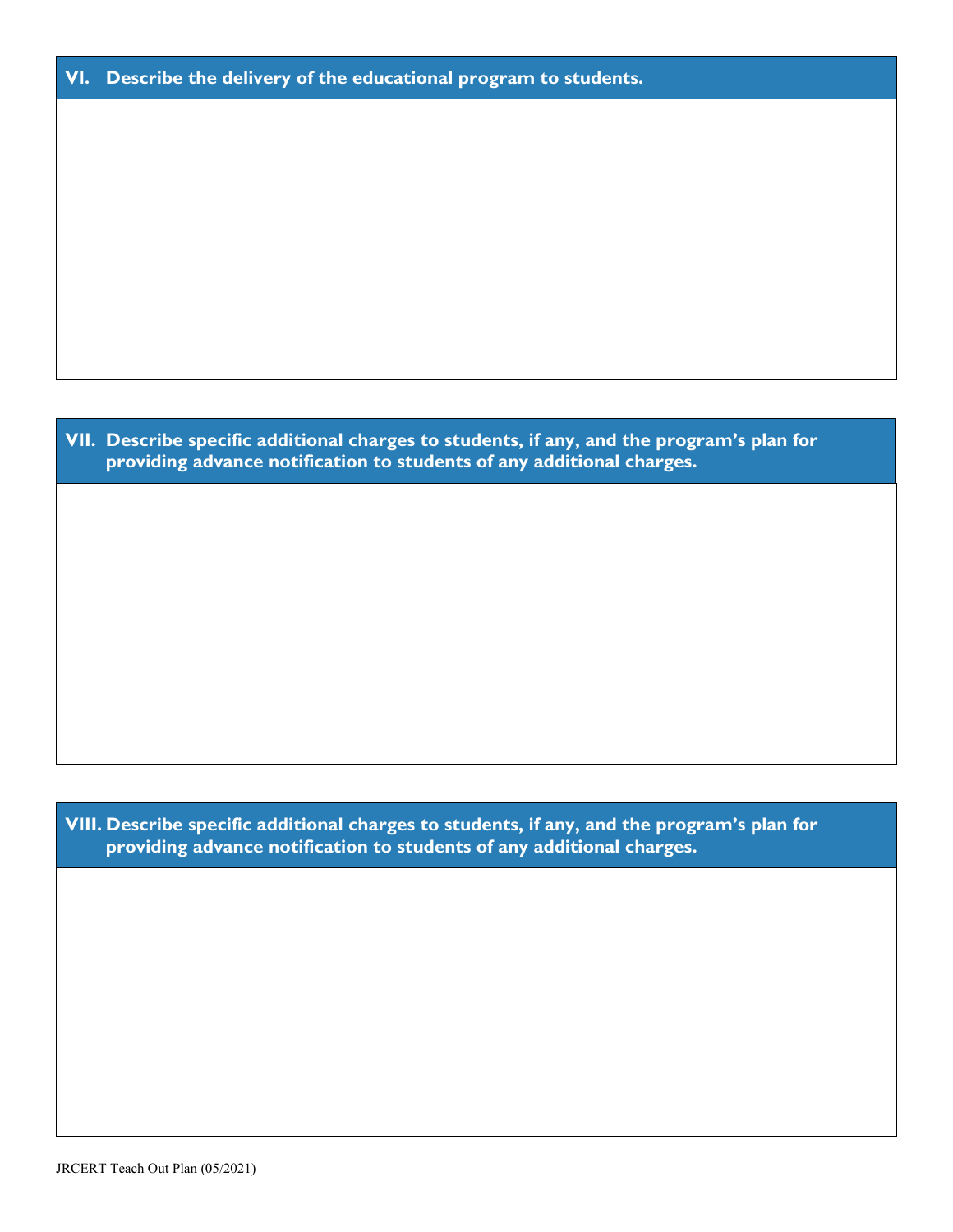**For items IX. through XIII., please provide a brief narrative and supporting documentation to assure the JRCERT that the program will maintain compliance through program closure.**

| IX. Objective 2.1 - The sponsoring institution provides appropriate administrative support |
|--------------------------------------------------------------------------------------------|
| $\mathsf{I}$ and demonstrates a sound financial commitment to the program. $\mathsf{I}$    |

**X. Objective 2.2 - The sponsoring institution provides the program with the physical resources needed to support the achievement of the program's mission.**

**XI. Objective 3.1 - The sponsoring institution provides an adequate number of faculty to meet all educational, accreditation, and administrative requirements.**